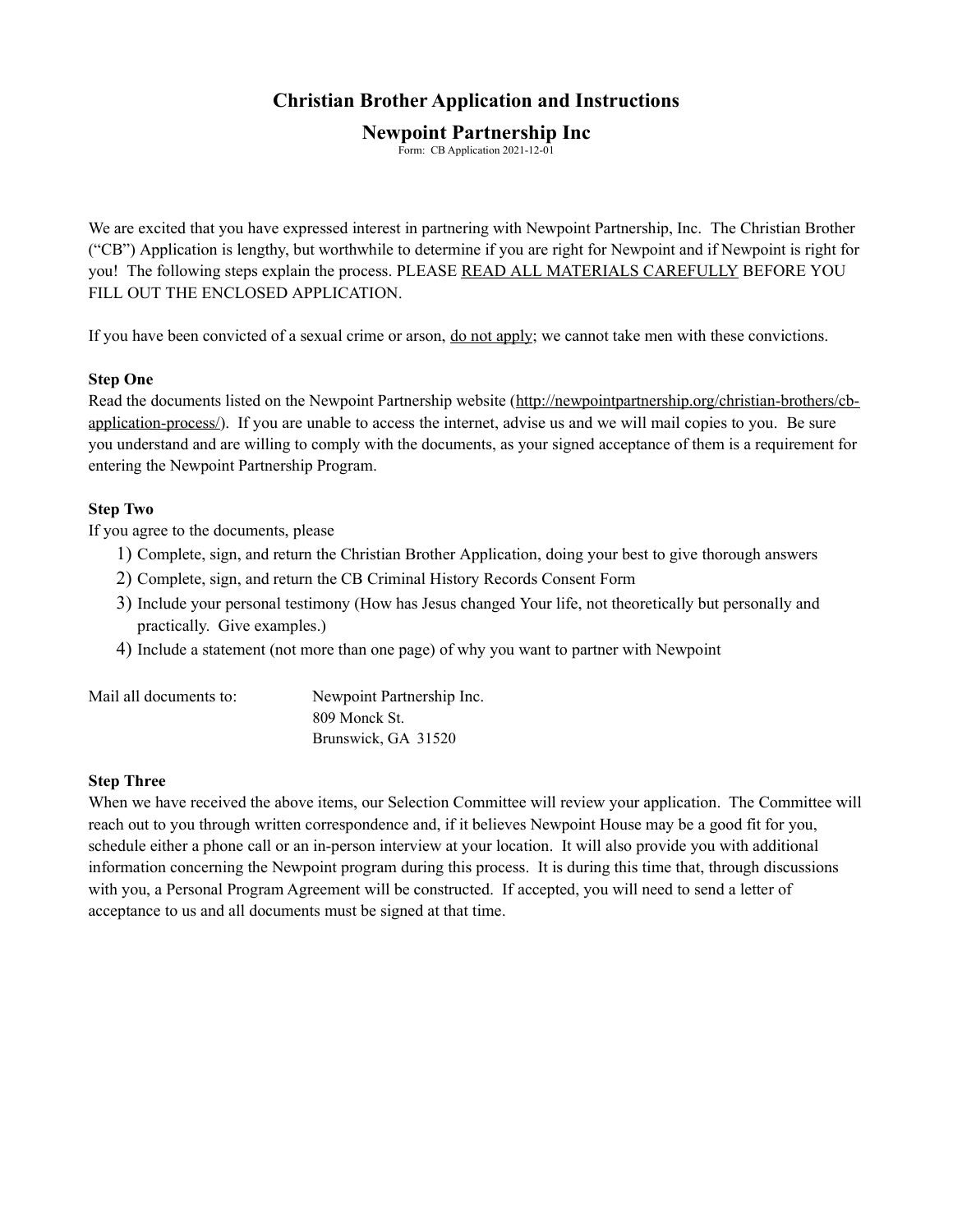Last Name Middle First Name GDOC No. Initial

# **Christian Brother Application for the Newpoint Partnership Reentry Progam**

\_\_\_\_\_\_\_\_\_\_\_\_\_\_\_\_\_\_\_\_\_\_\_, \_\_\_\_\_ \_\_\_\_\_\_\_\_\_\_\_\_\_\_\_\_\_\_\_\_\_ \_\_\_\_\_\_\_\_\_\_\_\_\_\_\_

December 1, 2021

Please print clearly. If we cannot read your answers, we cannot process your application. Answer all the numbered questions at the bottom of the application as thoroughly as possible on a separate sheet of paper. Submit this application in accordance with the Application Instructions.

| Name:                                                          |        |                                                                                                                      |           |
|----------------------------------------------------------------|--------|----------------------------------------------------------------------------------------------------------------------|-----------|
| First                                                          | Middle | Last                                                                                                                 |           |
| Date of Birth: $\frac{1}{2}$                                   |        |                                                                                                                      |           |
|                                                                |        |                                                                                                                      |           |
| Driver's License Number:                                       |        | State: Currently valid? $\square$ Yes                                                                                | $\Box$ No |
|                                                                |        |                                                                                                                      |           |
| GDOC NUMBER:                                                   |        |                                                                                                                      |           |
|                                                                |        | Length of present sentence:                                                                                          |           |
| Tentative parole month (TPM): $\frac{1}{\sqrt{1-\frac{1}{2}}}$ |        | Maximum parole end date: / /                                                                                         |           |
|                                                                |        |                                                                                                                      |           |
| <b>Current Institution Name:</b>                               |        | <u> 1980 - Jan James James, martin de filosofoar (h. 1980).</u>                                                      |           |
| Address:                                                       |        |                                                                                                                      |           |
|                                                                | City   | Zip<br>State                                                                                                         |           |
| Last residence before incarceration, OR legal residence:       |        |                                                                                                                      |           |
| Address:                                                       |        | <u> 1989 - Johann Barn, mars ar yw y cyfan y cynnwys y cynnwys y cynnwys y cynnwys y cynnwys y cynnwys y cynnwys</u> |           |
|                                                                | City   | State<br>Zip                                                                                                         |           |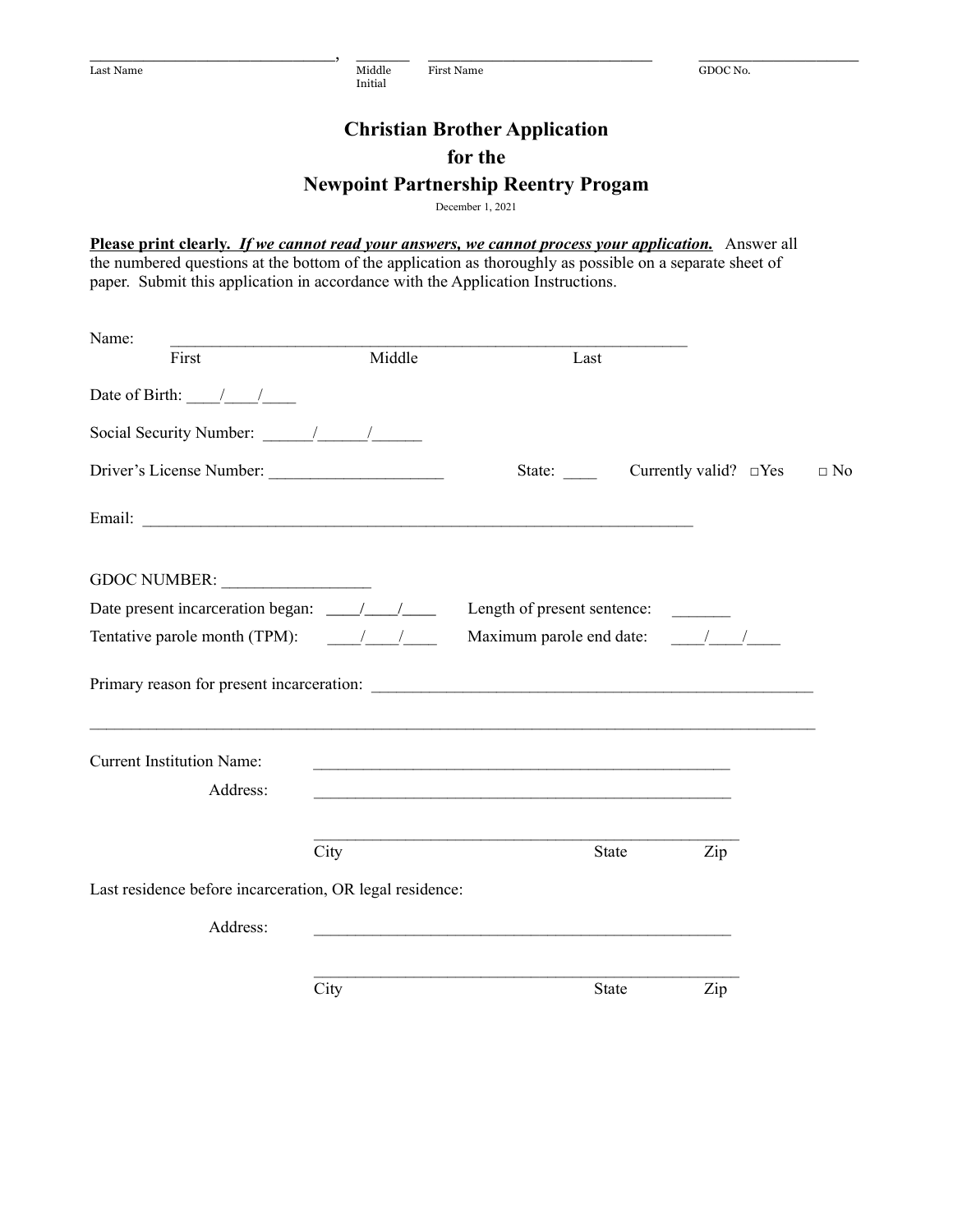| Last Name                                                | Middle<br>Initial                                                                                                | <b>First Name</b>                                                                                                     |             | GDOC No.    |                  |
|----------------------------------------------------------|------------------------------------------------------------------------------------------------------------------|-----------------------------------------------------------------------------------------------------------------------|-------------|-------------|------------------|
| Counselor's Name:                                        |                                                                                                                  |                                                                                                                       |             |             |                  |
| Counselor's Office Phone:                                |                                                                                                                  | <u> 1989 - Johann Stoff, amerikansk politiker (d. 1989)</u>                                                           |             |             |                  |
| Counselor's Mobile Phone:                                |                                                                                                                  |                                                                                                                       |             |             |                  |
| Counselor's Email:                                       |                                                                                                                  |                                                                                                                       |             |             |                  |
| Dep. Warden/Care & Trtmt.'s Name:                        |                                                                                                                  | <u> 1980 - Johann Stoff, deutscher Stoff, der Stoff, der Stoff, der Stoff, der Stoff, der Stoff, der Stoff, der S</u> |             |             |                  |
|                                                          |                                                                                                                  |                                                                                                                       |             |             |                  |
| Dep. Warden/Care & Trtmt.'s Mobile:                      |                                                                                                                  |                                                                                                                       |             |             |                  |
| Dep. Warden/Care & Trtmt.'s Email:                       |                                                                                                                  |                                                                                                                       |             |             |                  |
| Chaplain's Name:                                         |                                                                                                                  |                                                                                                                       |             |             |                  |
| Chaplain's Office Phone:                                 | and the control of the control of the control of the control of the control of the control of the control of the |                                                                                                                       |             |             |                  |
| Chaplain's Mobile Phone:                                 |                                                                                                                  |                                                                                                                       |             |             |                  |
| Chaplain's Email:                                        |                                                                                                                  |                                                                                                                       |             |             |                  |
| Which of the above three persons knows you the best?     |                                                                                                                  |                                                                                                                       |             |             |                  |
| How do you rate your English reading/writing skills?     |                                                                                                                  | $\Box$ Poor                                                                                                           | $\Box$ Fair | $\Box$ Good | $\Box$ Excellent |
| Have you ever been convicted of being a sexual offender? |                                                                                                                  | $\Box$ No                                                                                                             |             |             |                  |
| Have you ever been convicted of being an arsonist?       |                                                                                                                  | $\Box$ No                                                                                                             |             |             |                  |

The following documents are available on the Newpoint Partnership website, [http://newpointpartnership.org](http://newpointpartnership.org/) . If you are unable to access the internet, we will mail copies to you. Have you read and do you agree to all of the documents listed below? □Yes □ No

- Statement of Faith / Doctrinal Beliefs
- Christian Brother Rights
- Rules and Graduation Requirements
- Christian Brother Discipleship Covenant
- Fee Schedule
- Financial Account Agreement
- CSO Communications
- Discipline Policy
- Pass Policy
- Criminal History Consent
- HIPPA Information Release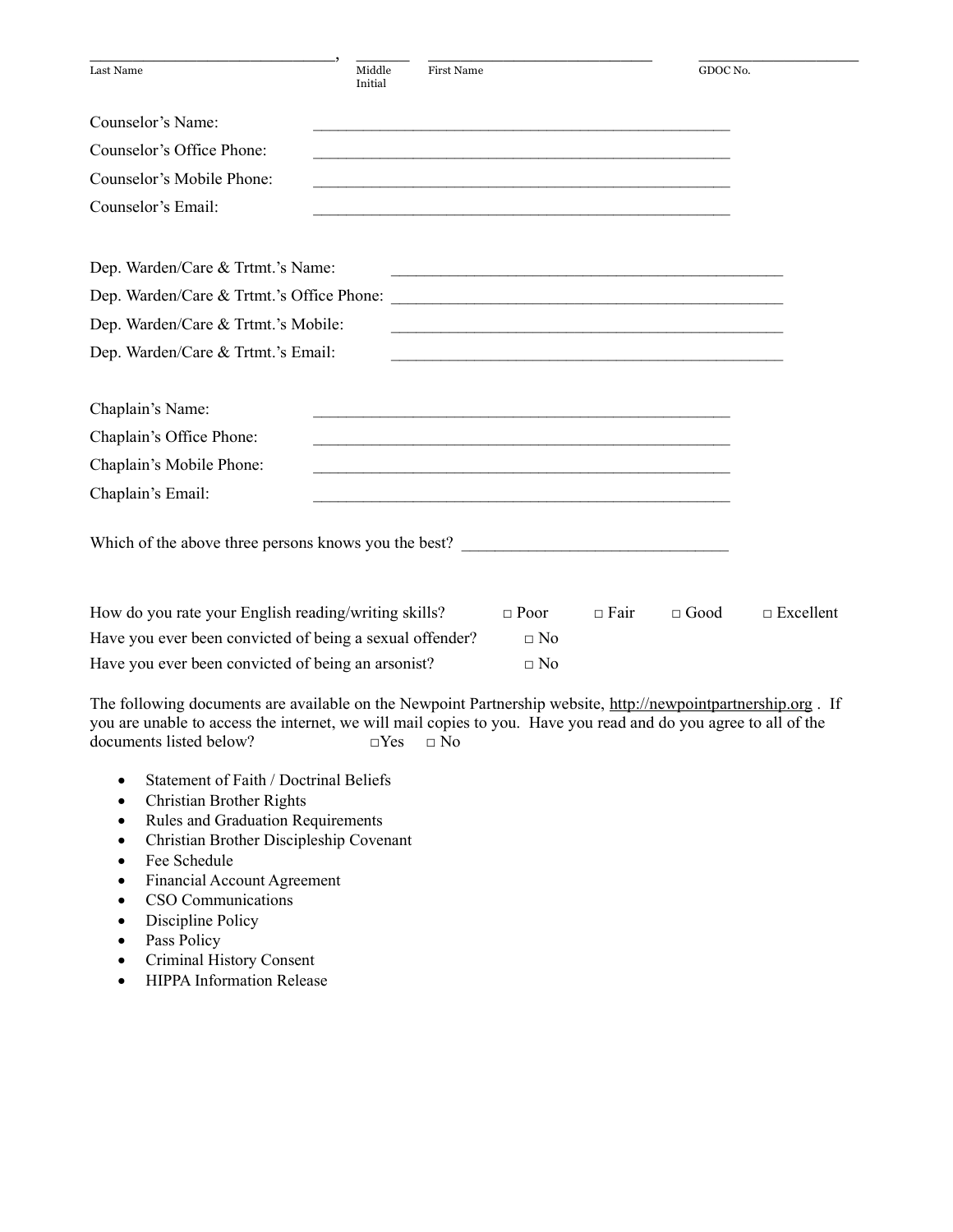Initial

Do you have any holds on you from any other jurisdiction, whether local, county, state, federal, in or out of Georgia? This may include police, sheriff, courts, parole officers, or probation officers. □Yes □No If "Yes", please list them and state if the hold requires you to report somewhere else following your present incarceration.

 $\mathcal{L}_\mathcal{L} = \mathcal{L}_\mathcal{L} = \mathcal{L}_\mathcal{L} = \mathcal{L}_\mathcal{L} = \mathcal{L}_\mathcal{L} = \mathcal{L}_\mathcal{L} = \mathcal{L}_\mathcal{L} = \mathcal{L}_\mathcal{L} = \mathcal{L}_\mathcal{L} = \mathcal{L}_\mathcal{L} = \mathcal{L}_\mathcal{L} = \mathcal{L}_\mathcal{L} = \mathcal{L}_\mathcal{L} = \mathcal{L}_\mathcal{L} = \mathcal{L}_\mathcal{L} = \mathcal{L}_\mathcal{L} = \mathcal{L}_\mathcal{L}$ 

 $\mathcal{L}_\text{max}$ 

\_\_\_\_\_\_\_\_\_\_\_\_\_\_\_\_\_\_\_\_\_\_\_, \_\_\_\_\_ \_\_\_\_\_\_\_\_\_\_\_\_\_\_\_\_\_\_\_\_\_ \_\_\_\_\_\_\_\_\_\_\_\_\_\_\_

#### *List ALL Previous Incarcerations (use a separate sheet if necessary)*:

| Date | Offense | Sentence | Time Served |
|------|---------|----------|-------------|
|      |         |          |             |
|      |         |          |             |
|      |         |          |             |
|      |         |          |             |
|      |         |          |             |
|      |         |          |             |
|      |         |          |             |
|      |         |          |             |

#### *Educational Background:*

| Dates of<br>Enrollment | <b>Educational Institution</b><br>(name and address) | Highest Year or Degree<br>Completed |
|------------------------|------------------------------------------------------|-------------------------------------|
|                        |                                                      |                                     |
|                        |                                                      |                                     |
|                        |                                                      |                                     |

#### *Work History* (Please also include current DOC positions also. List last employer first.):

| Dates of<br>Employment   Address) | Employer (Company Name, | Type of Work You Did | Reason for Leaving |
|-----------------------------------|-------------------------|----------------------|--------------------|
|                                   |                         |                      |                    |
|                                   |                         |                      |                    |
|                                   |                         |                      |                    |
|                                   |                         |                      |                    |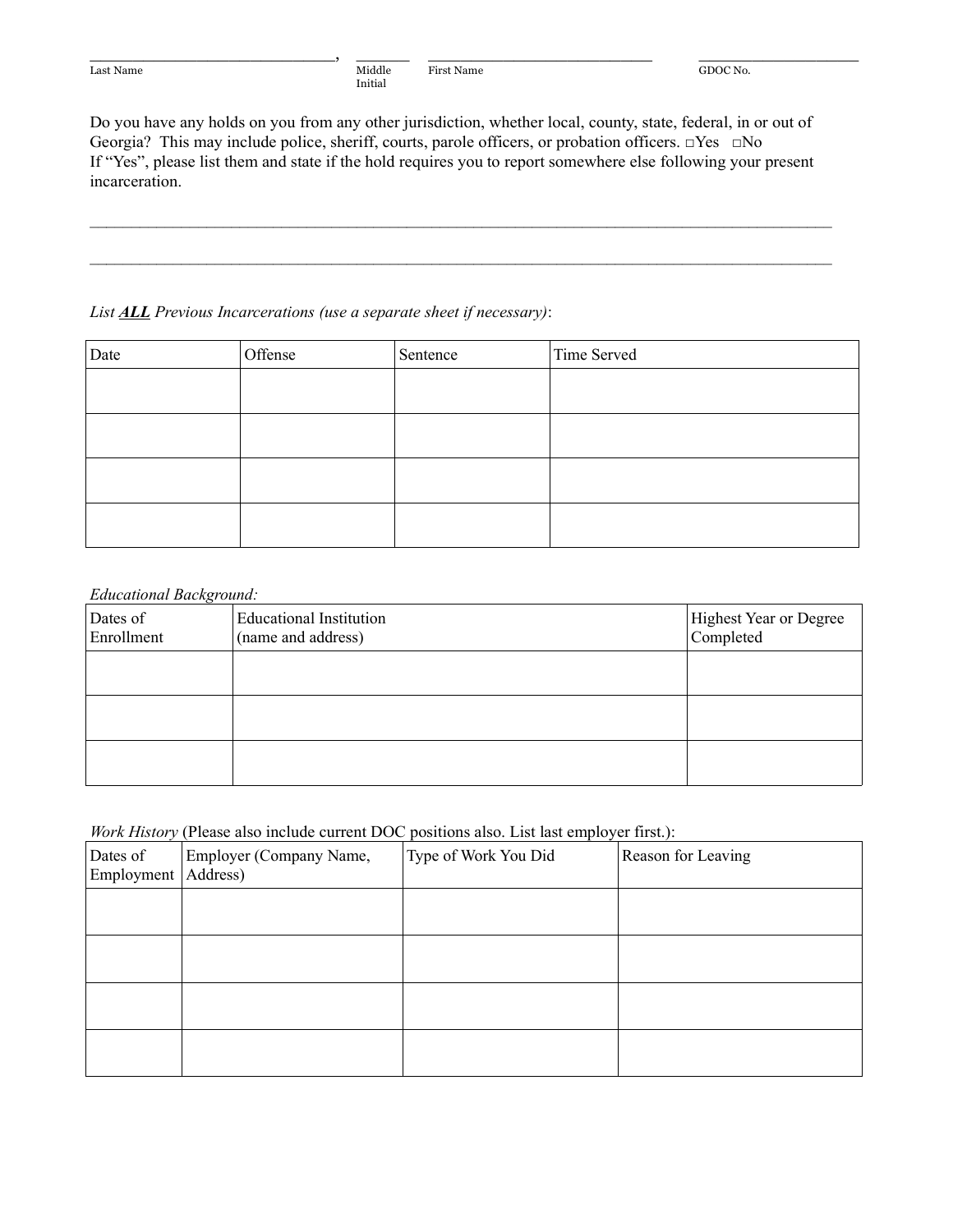| Last Name                                                                                         | Middle<br>Initial              | <b>First Name</b>       |                              | GDOC No.                         |
|---------------------------------------------------------------------------------------------------|--------------------------------|-------------------------|------------------------------|----------------------------------|
| Enter any communicable diseases (HIV, TB, Hepatitis-B, etc.) you have? If none, enter "None".     |                                |                         |                              |                                  |
| List all medications/dose and the diagnosis for every medication you take. If none, enter "None". |                                |                         |                              |                                  |
| What are you allergic to? If no allergies, enter "None". ________________________                 |                                |                         |                              |                                  |
| Marital Status: (Circle One)                                                                      | Single<br>Divorced             | Married<br>Remarried    | Widowed<br>Living common law | Separated                        |
| Name of Spouse                                                                                    |                                |                         | Spouse's Age                 |                                  |
| Address:                                                                                          |                                |                         |                              |                                  |
|                                                                                                   | City                           |                         | State                        | Zip                              |
| Spouse's Home Phone                                                                               | Years Together / Years Married |                         |                              | Date of last contact with spouse |
| Have you or your spouse filed for divorce?                                                        |                                | $\Box$ Yes<br>$\Box$ No |                              |                                  |
| If you are divorced, or in the process of a divorce, what was the cause of the break-up?          |                                |                         |                              |                                  |

Are you presently in a romantic relationship (emotionally)?  $\Box$  Yes  $\Box$  No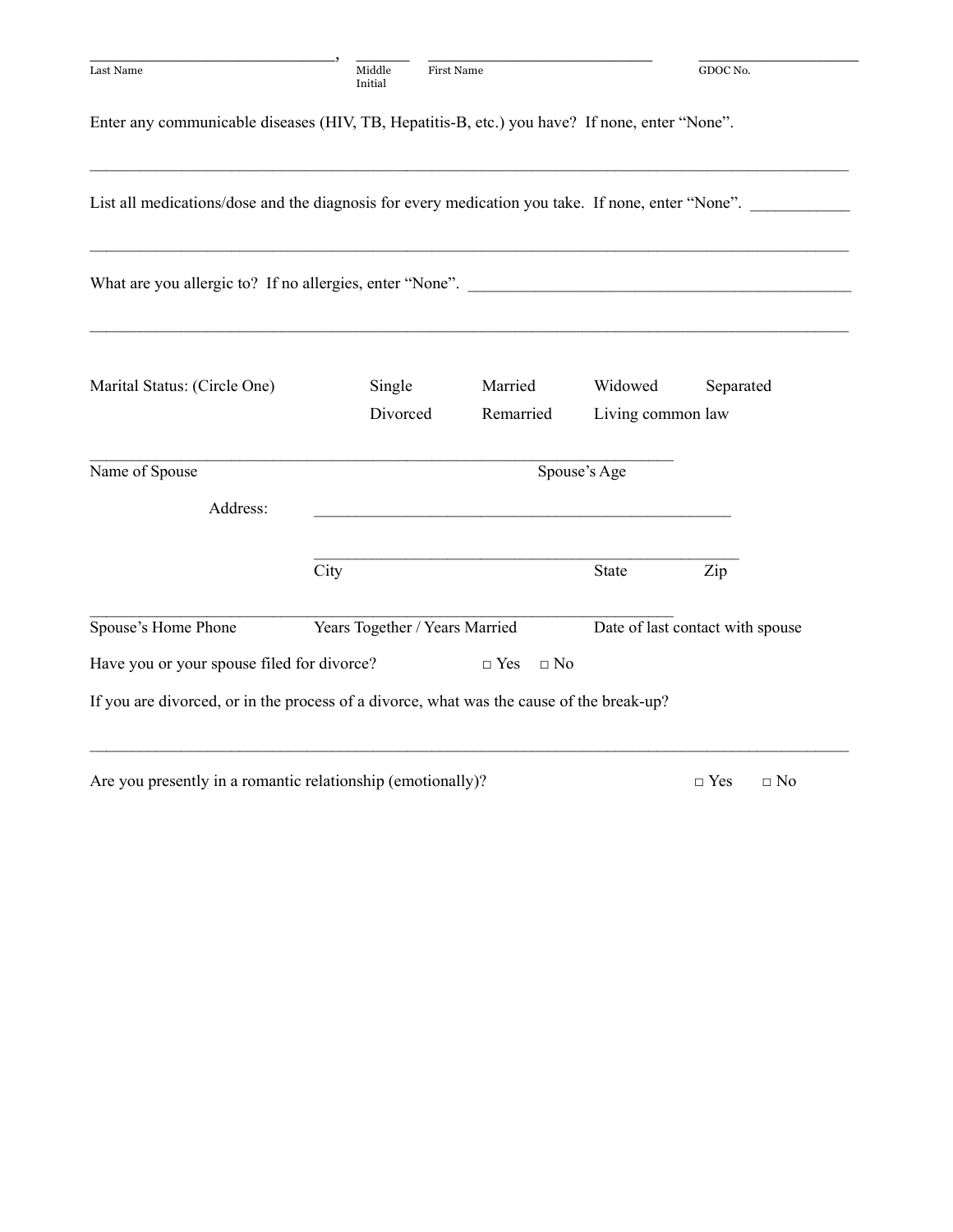Initial

List the following information about your children. Use additional pages if necessary. If no children, enter "None".

\_\_\_\_\_\_\_\_\_\_\_\_\_\_\_\_\_\_\_\_\_\_\_, \_\_\_\_\_ \_\_\_\_\_\_\_\_\_\_\_\_\_\_\_\_\_\_\_\_\_ \_\_\_\_\_\_\_\_\_\_\_\_\_\_\_

| First Name, Last Name | Age | Current Address Do you? Will you have visitation rights? |
|-----------------------|-----|----------------------------------------------------------|
|                       |     |                                                          |
|                       |     |                                                          |
|                       |     |                                                          |
|                       |     |                                                          |
|                       |     |                                                          |
|                       |     |                                                          |
|                       |     |                                                          |
|                       |     |                                                          |
|                       |     |                                                          |
|                       |     |                                                          |
|                       |     |                                                          |
|                       |     |                                                          |

On blank sheets of paper, please answer the following questions using detailed explanations. Number each answer to correspond to the question. Us as many sheets as necessary.

- 1. Describe your current relationship with your children.
- 2. List all unpaid debts, if any. Include alimony, child support, loans, inmate educational expense, courtordered restitution payable to probation/parole departments or other agencies. Include amount owed, payment plan (schedule to pay), and current status (current, deferred or behind). Do you have any outstanding traffic fines?
- 3. Is your present or any past incarceration and/or arrest drug or alcohol related?
- 4. When did you last use drugs"
- 5. When did you last use alcohol?
- 6. Have you ever participated in any drug or alcohol treatment programs on an inpatient or outpatient basis?
- 7. Was your participation in treatment program(s) court mandated?
- 8. Did you comply and satisfactorily complete all of the treatment program requirements?
- 9. Identify any support programs (such as "12-step") offered at your current institution. If offered, have you participated in any support programs during your current incarceration?
- 10. Have you had any positive drug or alcohol screens during your present incarceration? If so, when?
- 11. Identify all illegal drugs you have tried.
- 12. What was your drug of choice?
- 13. What has been your longest period of not using any drug you cited above?
- 14. Have you or a blood relative ever had a severe emotional problem?
- 15. Have you ever been treated or hospitalized for mental illness? If yes, what was the nature of the illness, the diagnosis, and what type of treatment did you receive?
- 16. Have you ever had any psychotherapy or counseling in or out of prison? If yes, where were you treated? Name the medications prescribed to you?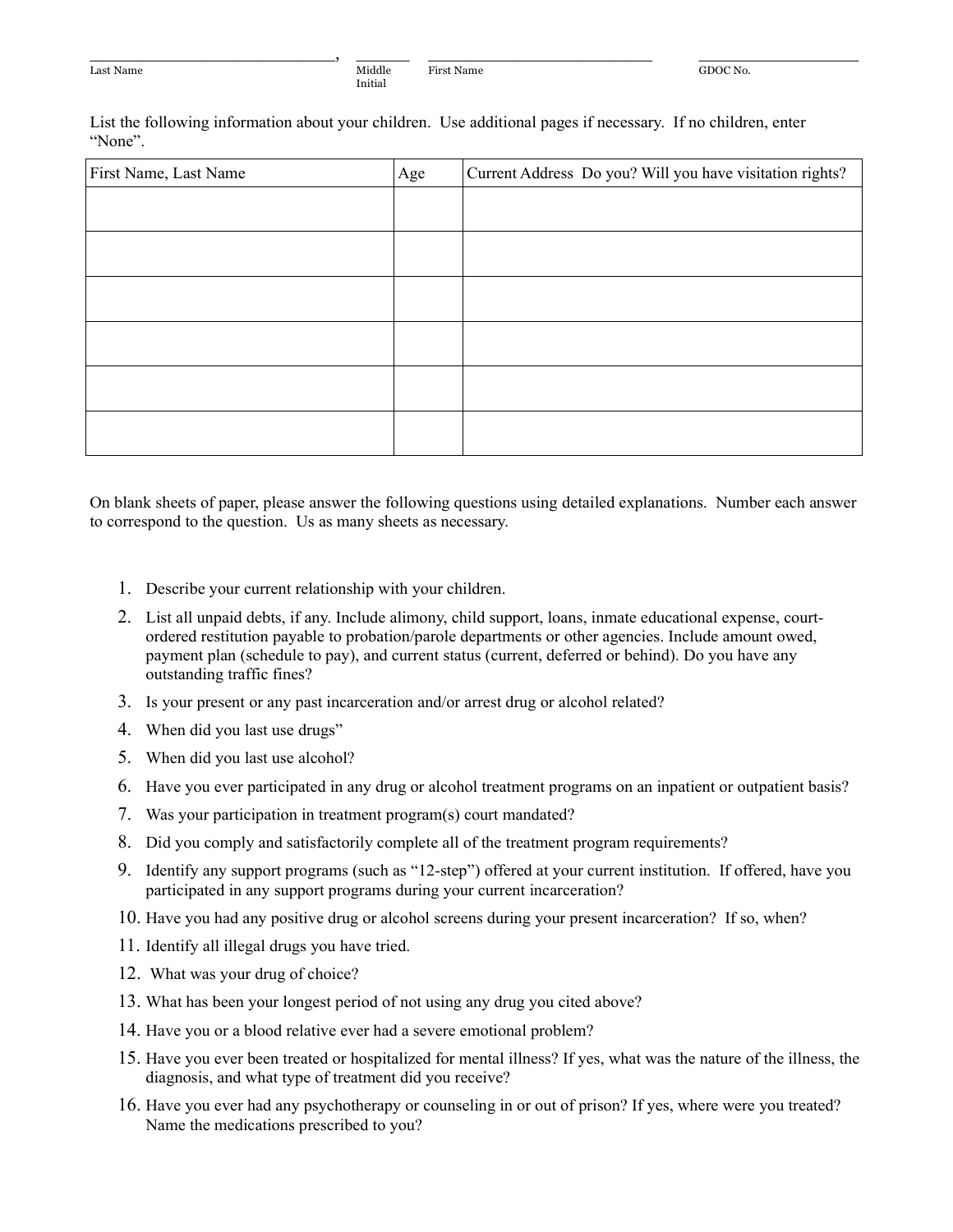17. What was the outcome of #16, above? What is your current status in this regard?

Initial

- 18. Have you ever been treated for depression or anxiety? If yes, how often and how does it affect you? When was the last time?
- 19. Have you ever thought about suicide? If yes, include when and how often you have had these thoughts.

\_\_\_\_\_\_\_\_\_\_\_\_\_\_\_\_\_\_\_\_\_\_\_, \_\_\_\_\_ \_\_\_\_\_\_\_\_\_\_\_\_\_\_\_\_\_\_\_\_\_ \_\_\_\_\_\_\_\_\_\_\_\_\_\_\_

- 20. Have you ever attempted suicide? If yes, include what method you used, when and what your reason was.
- 21. If someone close to you could use 5 words to describe you, what would those 5 words be?
- 22. Do you have any problems sleeping? On average how many hours you sleep per day.
- 23. How do you deal with your anger? Please explain.
- 24. What courses or self-help courses have you taken while in prison?
- 25. What job training courses have you taken in prison?
- 26. What formal education courses (G.E.D., college courses, etc.) have you taken while in prison?
- 27. Please check all of the following practices with which you have been involved and indicate to what degree on the line following:

| $\Box$ Ouija board            |                                                                                                                       |
|-------------------------------|-----------------------------------------------------------------------------------------------------------------------|
| $\Box$ Palm reading           | <u> 1980 - John Stone, Amerikaansk politiker (* 1980)</u>                                                             |
| $\Box$ Séances                |                                                                                                                       |
| $\Box$ Horoscopes             |                                                                                                                       |
| $\square$ Satan worship       |                                                                                                                       |
| $\Box$ Fortune telling        |                                                                                                                       |
| $\Box$ Witchcraft             |                                                                                                                       |
| $\Box$ Divining               |                                                                                                                       |
| $\Box$ Spell casting          |                                                                                                                       |
| $\Box$ Occult based games     | <u> 1989 - John Stone, september 1989 - John Stone, september 1989 - John Stone, september 1989 - John Stone, sep</u> |
| $\Box$ Hypnotism              |                                                                                                                       |
| $\Box$ Voodoo                 |                                                                                                                       |
| $\Box$ Tarot cards            |                                                                                                                       |
| $\Box$ Other occult practices |                                                                                                                       |

- 28. If you come to Newpoint House, do you have a support system to provide clothes, personal items, etc.?
- 29. Do you have any tattoos? Describe and explain.
- 30. Please identify any gang affiliation you have had in the past five years. Please note any rank held and length of affiliation.
- 31. How extensively have you viewed pornography? When was the last time you viewed pornography?
- 32. Have you ever been/are addicted to sex or pornography? To what degree?
- 33. Have you ever been interested in homosexuality?
- 34. Have you ever willingly had a homosexual encounter? If yes, how many partners?
- 35. Does any type of homosexual activity play a part in your life?
- 36. What would you describe as your weakest character trait?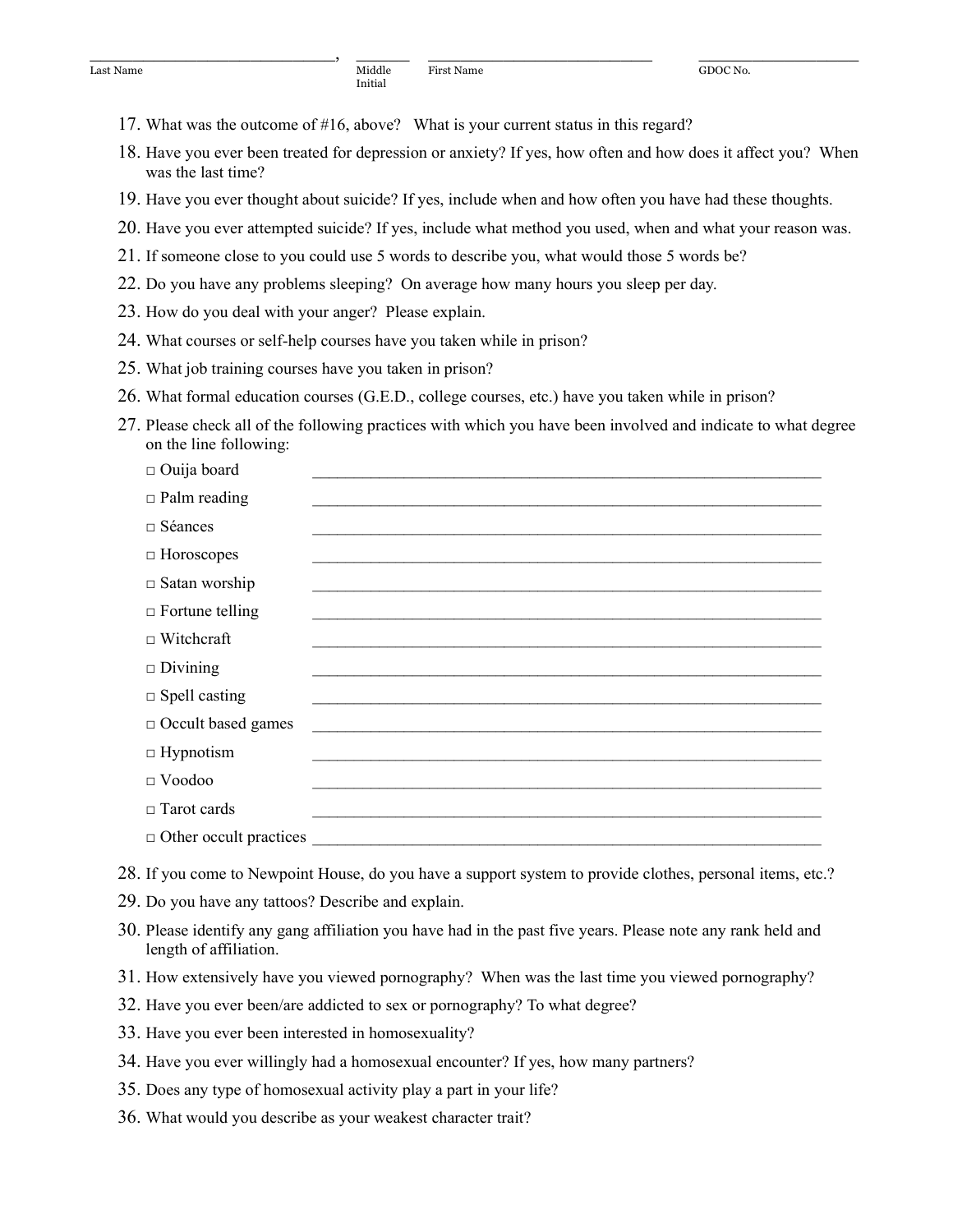- 37. What would you describe as your strongest character trait?
- 38. Explain what gives you the certainty that God exists.
- 39. What does "faith" mean to you personally?
- 40. How did God become real to you? Please explain.
- 41. When did you start your relationship with Jesus?
- 42. What change(s) have you experienced in your life since you started your relationship with Jesus?
- 43. Of all the things you know about the nature or character of God, what means most to you personally?

\_\_\_\_\_\_\_\_\_\_\_\_\_\_\_\_\_\_\_\_\_\_\_, \_\_\_\_\_ \_\_\_\_\_\_\_\_\_\_\_\_\_\_\_\_\_\_\_\_\_ \_\_\_\_\_\_\_\_\_\_\_\_\_\_\_

- 44. What do you find most difficult to understand about God?
- 45. Of all the teachings of Jesus Christ, what has come to be most significant in your life?
- 46. In what way does your relationship to God make your way of facing life any different?
- 47. Describe any biblical studies or correspondence courses you have pursued.
- 48. How do you see yourself fitting in with the program of Newpoint Partnership as described in the *Disci*?
- 49. Describe a recent time when scripture or Biblical teaching convicted your heart.
- 50. What character issues/unwise choices/addictions led you to your position in prison?
- 51. What are your short-term and long-term goals for yourself now and at Newpoint House?
- 52. Describe the kind of person you hope to be at the end of your stay at Newpoint House.
- 53. After reading the *Discipleship Covenant*, the *Non-Negotiable Rules*, and *Biblical Rules*, do you have any comments or questions about the information presented?
- 54. Do you have any current infractions? If so, for what? When did they occur? (List all that apply)
- 55. Who is your closest personal contact outside of prison? What is your relationship to him/her? What is his/her address & phone?
- 56. Would you expect to visit or be visited by the person identified in question 56?
- 57. Do you or someone in your support group have the funds to pay the \$150 admittance fee and the \$190 weekly fee if you are admitted to the Newpoint Partnership Program?